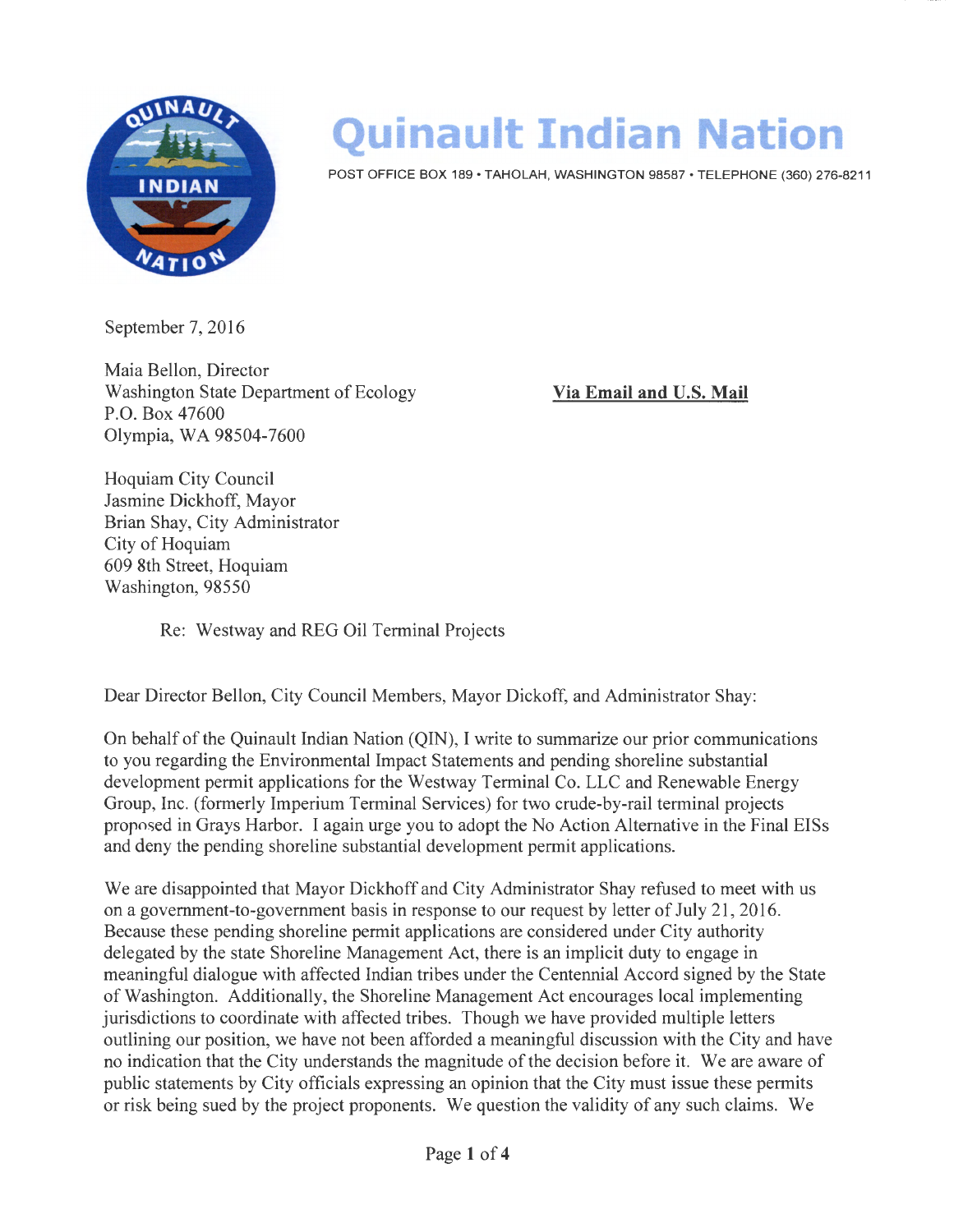take this opportunity to summarize the legal grounds you have for denying these applications, which also provide the basis for claims challenging permit issuance.

First, the State Environmental Policy Act (SEPA) provides explicit authority for government agencies to condition or deny proposed actions--even when they meet all other requirements of the law-based on environmental impacts that cannot be mitigated. RCW 43.21C.060. This authority is echoed in the Hoquiam City Code (11.10.220(3) and (4)). The Draft EISs for Westway and REG acknowledge the proposed crude-by-rail projects will cause adverse environmental impacts that cannot be mitigated.

Second, as explained in our letter to you dated November 30, 2015, the Public Trust Doctrine (PTD) obligates you as public trustees to reject the Westway and REG oil terminals proposals. Your agencies are responsible for making decisions about shoreline uses that in turn impact navigable waters, fisheries, migrating and resident birds, and other aquatic resources, as well as the commerce and recreation dependent on those resources. Construction and operation of the Westway and REG oil terminals would cause major, negative impacts on the public trust resources of Grays Harbor. Rail and vessel transport will limit public and tribal access to fisheries and tidelands for recreational use.

The PTD, embodied in the Washington State Constitution (Article XVII, Section 1) and the Shoreline Management Act, asserts public ownership over all navigable waters and tidelands of the state, which includes Grays Harbor and serves as a basis to deny permits that threaten to harm those trust resources and the public's ability to access and use them. Courts have expressly used the PTD to reject development permits when threats to public resources are clear: to eliminate threats to Lake Chelan, Padilla Bay, Elliott Bay, the waters surrounding the San Juan Islands, and Eagle Harbor. The Westway and REG permits should be denied based on their threat to public resources.

Importantly, the PTD would operate as a defense against oil company lawsuits claiming regulatory takings when agencies deny permits for shoreline development. Should the City of Hoquiam deny permits to Westway and REG on the basis of harm to trust resources, the PTO is available as a defense to subsequent Fifth Amendment takings or other constitutional claims. The need to protect public trust resources of Grays Harbor provides Ecology and Hoquiam with a valid and powerful defense to any claim of an entitlement to transport oil.

Finally, Grays Harbor falls within the QIN's federally-reserved treaty fishing and gathering area, where Quinault tribal members have fished and gathered since time immemorial. The DEISs for Westway and REG both conclude that "increased vessel traffic related to the proposed action in Grays Harbor could increase the potential for conflict with fishing areas and access to fishing areas for the Quinault Indian Nation," and that these impacts are unavoidable and significant. Though the DEISs attempt to minimize the nature and magnitude of treaty impacts (as explained in detail in our November 24, 2015 DEIS comment letter submitted to you by Earthjustice), they do acknowledge that "[n]o mitigation measures would completely eliminate the possibility of impacts to fishing resources because of vessel operations related to the proposed action."

Treaties take precedence over conflicting state laws by reason of the Supremacy Clause of the U.S. Constitution, Art. VI, Sect. 2. Accordingly, treaties are the supreme law of the land.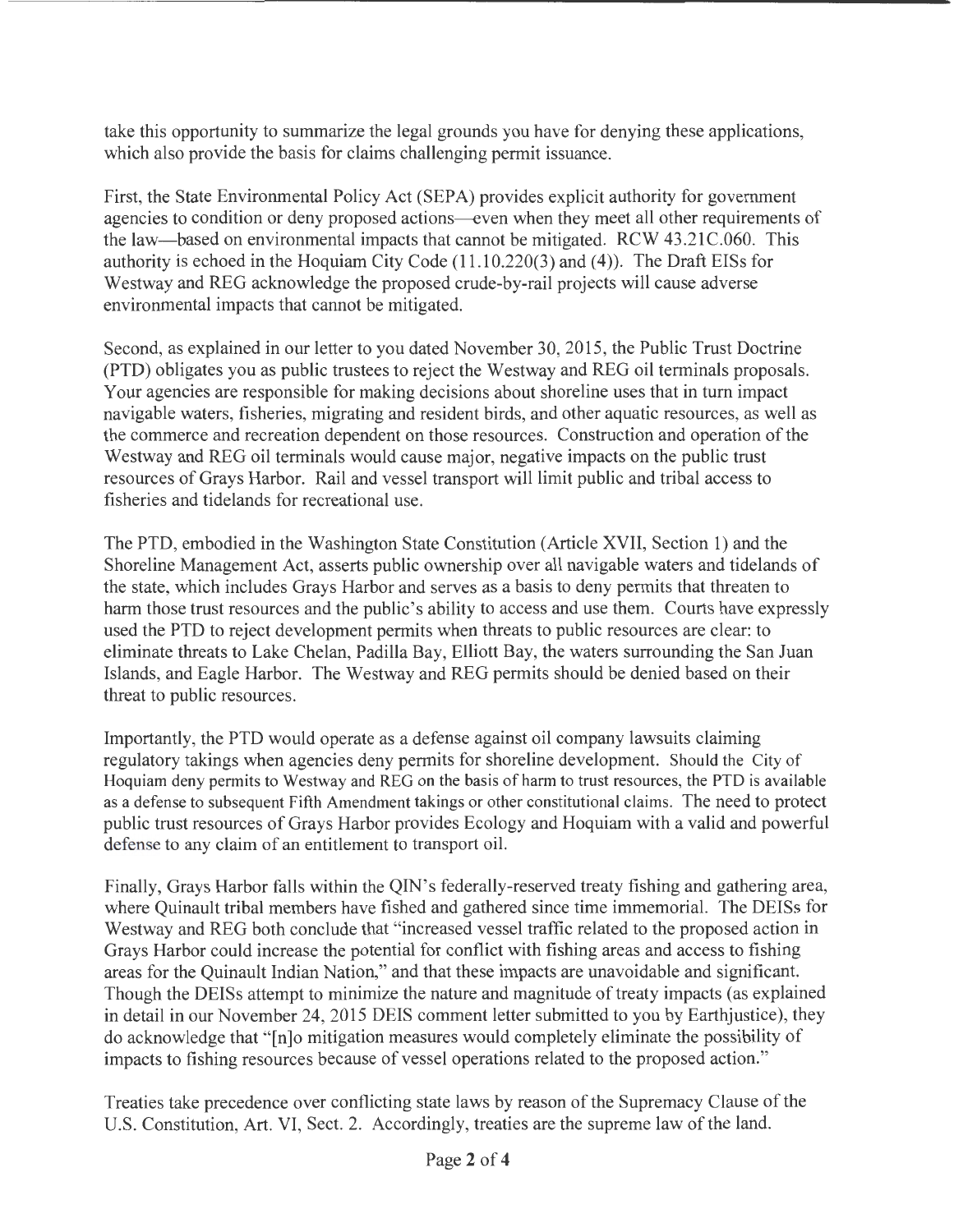*Worcester v. Georgia,* 31 U.S. 515, 531 (1832). In addition, federal courts have confirmed that treaty rights are property rights protected by the Fifth Amendment to the U.S. Constitution that cannot be "taken" without compensation. *Muckleshoot* v. *Hall,* 698 F. Supp. 1504, 1510 (W.D. Wash. 1988) (citing *Menominee Tribe of Indians* v. *United States,* 391 U.S. 404, 411 n.12 (1968)).

Based on these legal principles, federal courts have interpreted treaty rights strictly—meaning that no portion of a treaty fishing right may be taken without specific authorization by Congress. Included in this prohibition are takings of access to fishing grounds: "Apart from allowing States to limit fishing rights for purposes of conservation ... no court has permitted the actual taking of access or taking of fishing grounds without an act of Congress." *Muckleshoot,* 698 F. Supp. at 1512. Accordingly, tribes have succeeded in stopping harmful development projects that impacted small portions of their usual and accustomed fishing areas. *Id.* at 1515 (granting preliminary injunction halting construction of a new marina which would have occupied oneeighth of one square mile of Puget Sound, including two tribes' treaty fishing area); *see also NW Sea Farms v. U S. Army Corps of Eng 'rs,* 931 F. Supp. 1515, 1525 (W.D. Wash. 1996) (upholding decision of the Corps to deny permit to developer proposing to build a fish farm covering one acre of surface area and eleven acres underwater within tribe's treaty fishing area).

The strength of tribal treaty rights is also evident in the recent denial by the U.S. Army Corps of Engineers of the Clean Water Act§ 404 permit to the Gateway Pacific Project proposing a marine-rail coal terminal based on impacts to treaty fishing rights held by the Lummi Tribe and other tribal nations in Puget Sound (see attached denial memo).

The Westway and REG projects would do far more than just harm a small portion of the QIN's usual and accustomed fishing area, and the QIN will take all measures necessary to protect its treaty rights.

Communities and residents throughout the Grays Harbor County share QIN's opposition to the Westway and REG projects. Resolutions passed by local governments expressing grave concern or opposition to proposed crude oil terminals include Aberdeen, Ocean Shores, Montesano, Elma and Westport (find links to resolutions at http://www.standuptooil.org/resolutions-andstatements/).

More than 500 people, QIN Tribal members and our Grays Harbor neighbors, expressed opposition to the terminals at the "Shared Waters, Shared Values" rally in front of Hoquiam City Hall on July 8th. This public expression echoes the findings from a December 2015 poll of Grays Harbor County that found 57% of voters surveyed oppose crude oil terminals (attached).

In light of this strong public opposition to these projects and the legal exposure associated with issuing the shoreline permits, we urge you to choose the No-Action Alternative and deny the Westway and REG shoreline permits.

Thank you for your consideration.